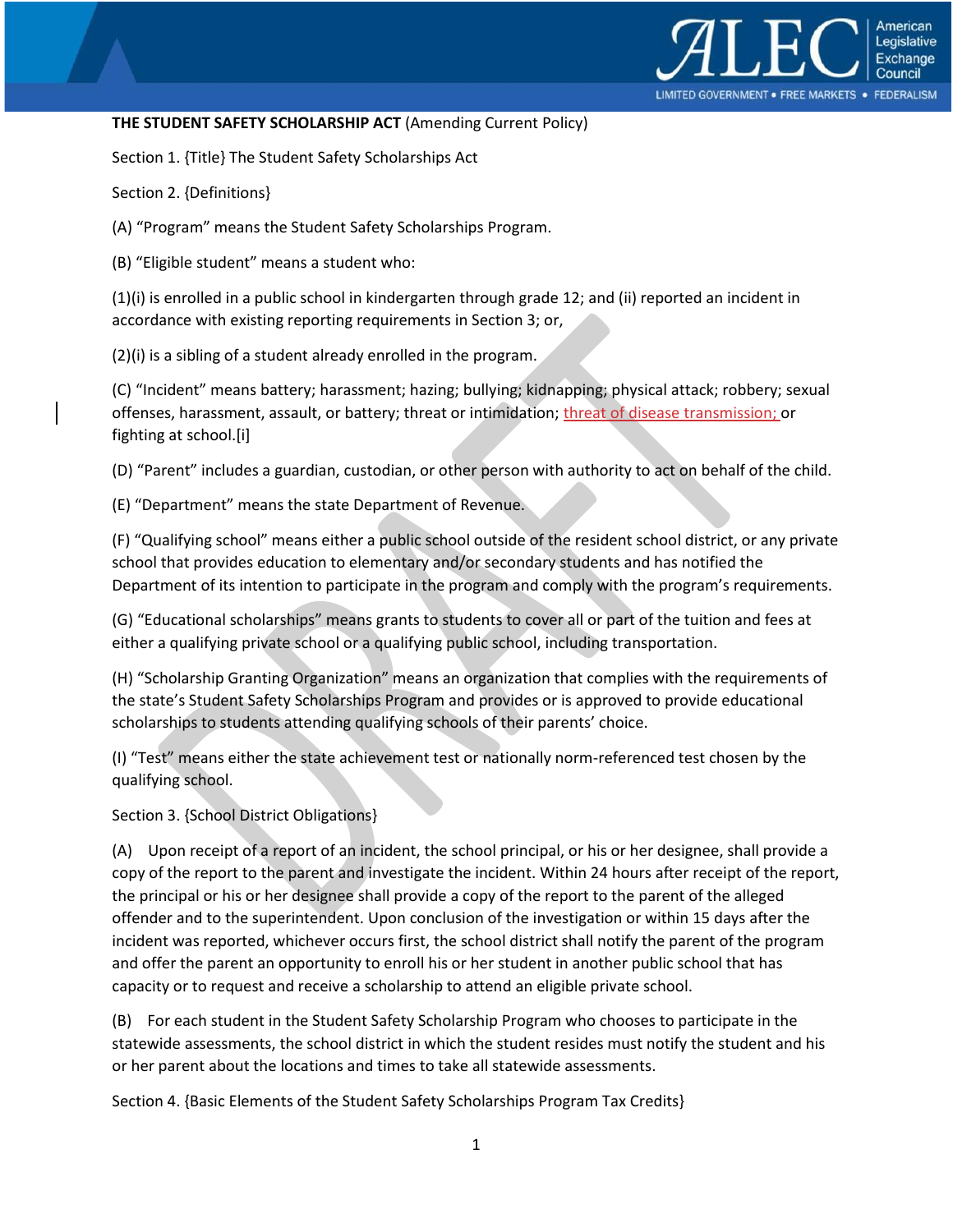

(A) A taxpayer who files a state income tax return and is not a dependent of another taxpayer may claim a credit for a contribution made to a scholarship granting organization. The taxpayer may not also claim a tax deduction against the taxpayer's state tax liability for the same contribution for which the taxpayer claimed a credit. [ii]

(B) The tax credit may be claimed by an individual or a married couple filing jointly or corporate taxpayer in an amount equal to the total contributions made to a scholarship granting organization for educational scholarships during the taxable year for which the credit is claimed up to 100 percent of the taxpayer's tax liability. [iii]

(C) A corporate taxpayer, an individual taxpayer, or a married couple filing jointly may carry forward a tax credit under this program for three years. [iv]

Section 5. {Responsibilities of Scholarship Granting Organizations} [v]

(A) Administrative Accountability Standards. All scholarship granting organizations shall:

(1) notify the Department of their intent to provide educational scholarships to students attending qualifying schools;

(2) demonstrate to the Department that they have been granted exemption from the federal income tax as an organization described in Section  $501(c)(3)$  of the Internal Revenue Code;

(3) allocate periodic scholarship payments to a student's parent or guardian or on the parent or guardian's behalf to the qualifying school where the student is enrolled;

(4) provide a Department-approved receipt to taxpayers for contributions made to the organization;

(5) ensure that at least 90 percent of their revenue from donations is spent on educational scholarships, and that all revenue from interest or investments is spent on educational scholarships;

(6) shall award scholarships on a first-come, first-served basis to applicants who have been the victim of an incident and siblings of students who are currently receiving a scholarship; [vi]

(7) not grant multiyear scholarships to participating students in one approval process;

(8) carry forward no more than 40 percent of their revenue from donations from the state fiscal year in which they were received to the following state fiscal year;

(9) cooperate with the Department to conduct criminal background checks on all of their employees and board members and exclude from employment or governance any individual(s) that might reasonably pose a risk to the appropriate use of contributed funds; [vii]

(10) ensure that scholarships are portable during the school year and can be used at any qualifying school that accepts the eligible student according to a parent's wishes. If the student received a scholarship from a scholarship granting organization with a network of schools, the scholarship may only be used at a qualifying school within the scholarship granting organization's network of schools. If a student moves to a new qualifying school during a school year, the scholarship amount may be prorated.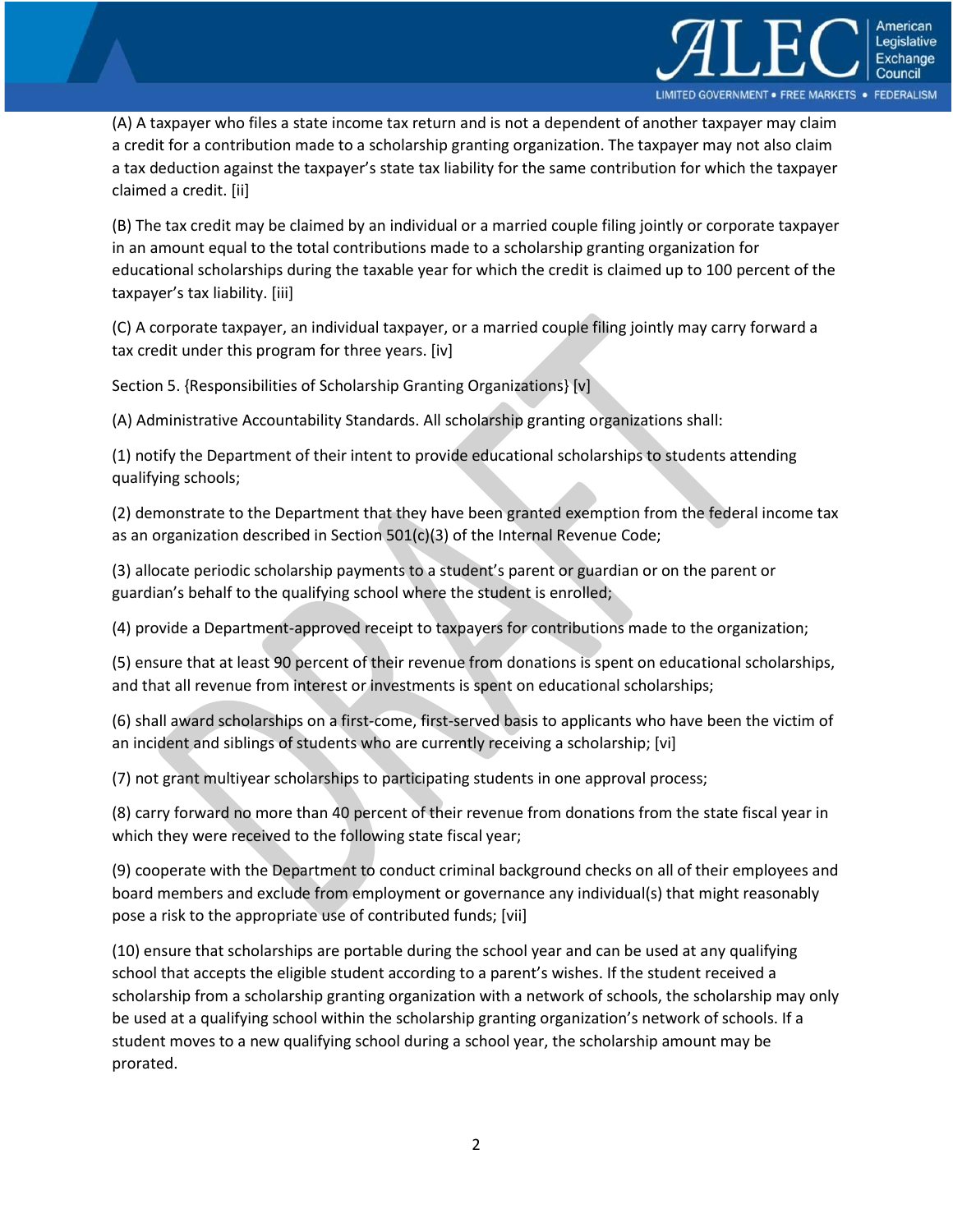

(11) publicly report to the Department by June 1 of each year the following information prepared by a certified public accountant regarding their grants in the previous calendar year:

(a) the name and address of the scholarship granting organization;

(b) the total number and total dollar amount of contributions received during the previous calendar year; and

(c) the total number and total dollar amount of educational scholarships awarded during the previous calendar year, the total number and total dollar amount of educational scholarships awarded during the previous year to students qualifying for the federal free and reduced-price lunch program,[viii] and the percentage of first-time recipients of educational scholarships who were enrolled in a public school during the previous year or who were entering school for the first time.

(12) ensure scholarships are not provided for students to attend a school with paid staff or board members, or relatives thereof, in common with the scholarship granting organization.

(B) Financial Accountability Standards.[ix]

(1) All scholarship granting organizations shall demonstrate their financial accountability by:

(a) annually submitting to the Department a financial information report for the organization that complies with uniform financial accounting standards established by the Department and conducted by a certified public accountant; and

(b) If a scholarship granting organization provides equal to or more than \$500,000 in scholarships to eligible students through this program, it shall [x]:

(2) provide to the Department of Revenue a report on the results of an annual financial audit of the organization or its relevant accounts and records pertaining to tax-credit eligible donations conducted by an independent certified public accountant in accordance with auditing standards generally accepted in the United States, government auditing standards, and rules promulgated by the Department of Revenue. The audit report must include a report on financial statements presented in accordance with generally accepted accounting principles. Audit reports must be provided to the Department of Revenue within 180 days after completion of the scholarship granting organization's fiscal year. The Department of Revenue shall review all audit reports submitted pursuant to this paragraph. The Department of Revenue shall request any significant items that were omitted in violation of a rule adopted by the Department of Revenue. The items must be provided within 45 days after the date of the request.

(3) All participating private schools shall demonstrate financial viability, if they are to receive donations of \$50,000 or more during the school year, by:

(a) filing with the scholarship granting organization prior to the start of the school year a surety bond payable to the scholarship granting organization in an amount equal to the aggregate amount of contributions expected to be received during the school year; or

(b) filing with the scholarship granting organization prior to the start of the school year financial information that demonstrates the financial viability of the qualifying school.

Section 6. {Program Oversight of Qualifying Schools}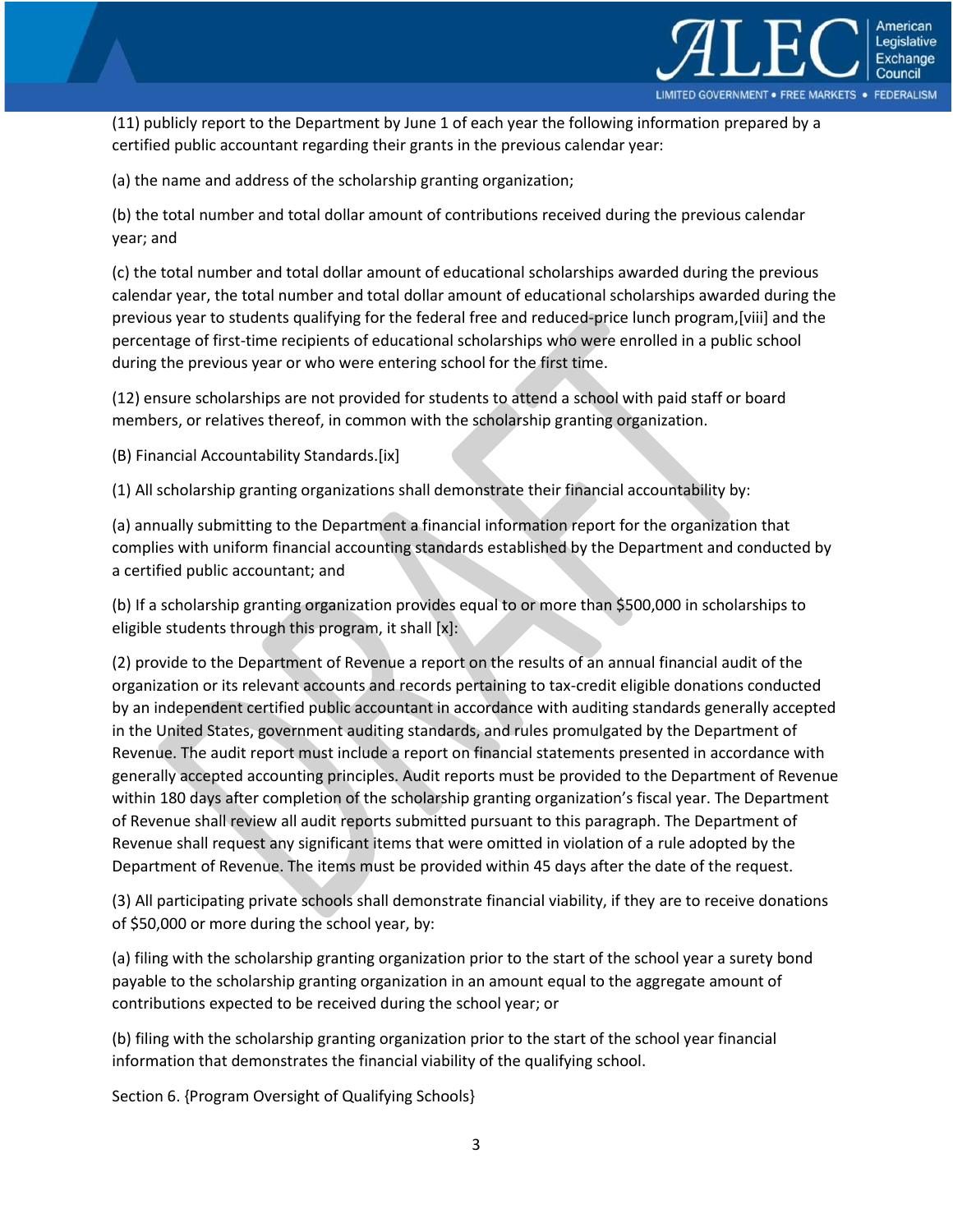

(A) Each scholarship granting organization shall collect written verification from participating, private schools that accept its scholarship students that those schools:

(1) comply with all health and safety laws or codes that apply to private schools;

(2) hold a valid occupancy permit if required by their municipality;

(3) certify that they comply with the nondiscrimination policies set forth in 42 USC 1981;[xi] and

(4) conduct criminal background checks on employees and then:

(a) exclude from employment any people not permitted by state law to work in a private school; and

(b) exclude from employment any people that might reasonably pose a threat to the safety of students.[xii]

(B) Academic Accountability Standards. There must be sufficient information about the academic impact scholarship tax credits have on participating students in order to allow parents and taxpayers to measure the achievements of the program, and therefore:

(1) each scholarship granting organization shall ensure that qualifying schools that accept its scholarship shall: [xiii]

(a) annually administer either the state achievement tests or nationally norm-referenced tests that measure learning gains in math and language arts, and may provide for value-added assessment, to all participating students in grades that require testing under the state's accountability testing laws for public schools;

(b) allow costs of the testing requirements to be covered by the scholarships distributed by the scholarship granting organizations;

(c) provide the parents of each student who was tested with a copy of the results of the tests on an annual basis, beginning with the first year of testing;

(d) provide the test results to the Department or an organization chosen by the state[xiv] on an annual basis, beginning with the first year of testing;

(e) report student information that would allow state to aggregate data by grade level, gender, family income level, and race;

(f) for secondary schools, provide rates of high school graduation for participating students to the Department or an organization chosen by the state in a manner consistent with nationally recognized standards; and

(g) provide to the Department or an organization chosen by the state the results from an annual parental satisfaction survey, including information about the number of years that the parent's child has participated in the scholarship program. The annual satisfaction survey shall ask parents of scholarship students to express: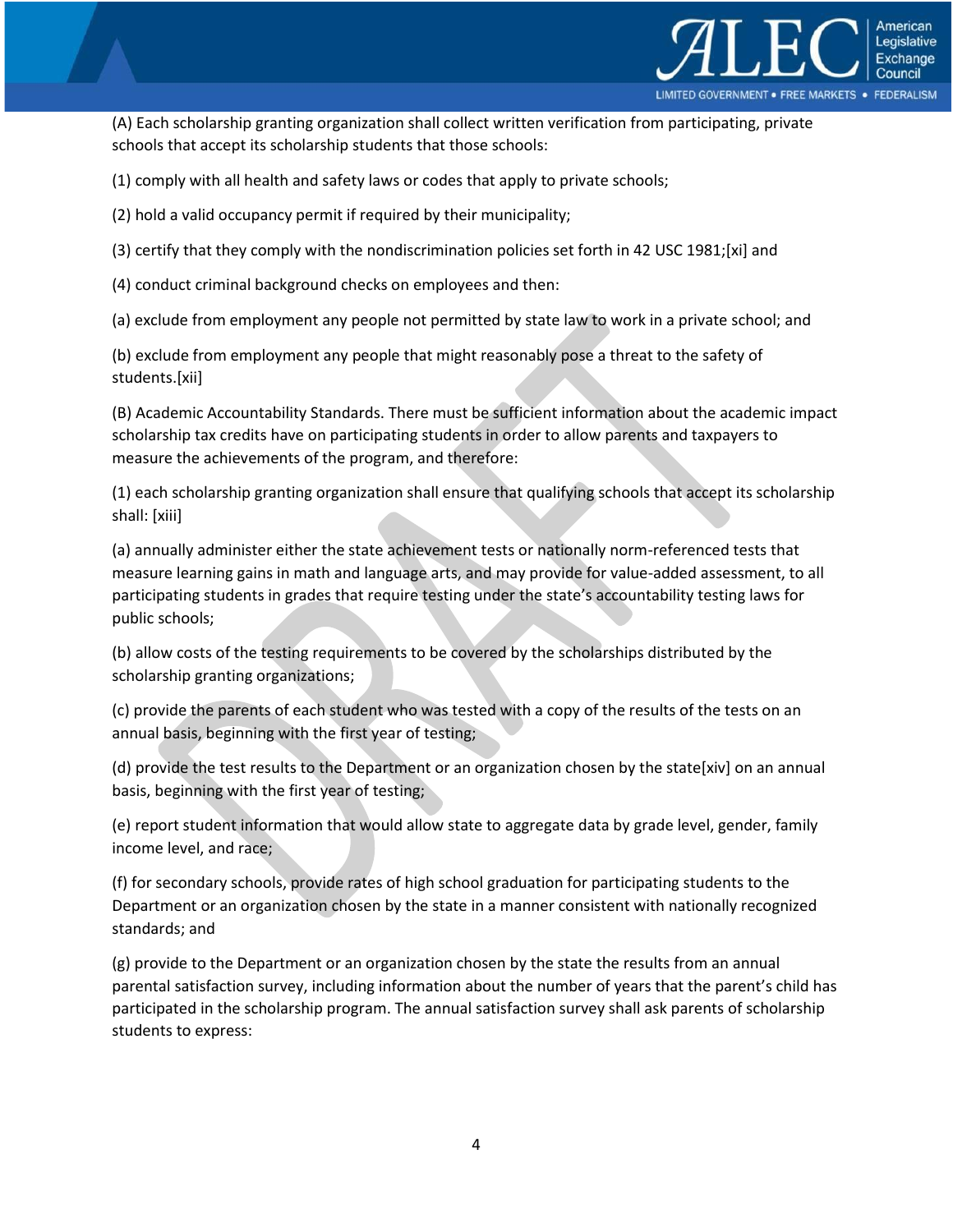

(i) Their satisfaction with their child's academic achievement, including academic achievement at the school their child attended through the scholarship program versus academic achievement at the school previously attended, if applicable;

(ii) Their satisfaction with school safety at the school their child attends, including school safety at the school their child attended through the scholarship program versus safety at the school previously attended, if applicable;

(iii) Whether their child would have been able to attend their school of choice without the scholarship;

(iv) Whether they believe their child is safer in their new learning environment relative to their previous schools;

(v) Whether their child has been the victim of any incidents, as defined in Section 1; and

(vi) Their opinions on other topics, items, or issues that the department finds would elicit information about the effectiveness of the scholarship program.[xv]

(2) the Department or an organization chosen by the state shall:

- (a) ensure compliance with all student privacy laws;
- (b) collect all test results; and

(c) provide the test results and associated learning gains to the public via a state Web site after the third year of test and test-related data collection.[xvi] The findings shall be aggregated by the students' grade level, gender, family income level, number of years of participation in the scholarship program, and race.[xvii]

(D) For students with special needs who are awarded a scholarship [under this program] participation in the program is a parental placement of their child under 20 USC 1412 (a) (10) of the Individuals with Disabilities Education Act (IDEA).

Section 7. {Responsibilities of the Department of Revenue}

(A) The Department shall adopt rules and procedures consistent with this act as necessary to implement the program.

(B) The Department shall provide a standardized format for a receipt to be issued by a scholarship granting organization to a taxpayer to indicate the value of a contribution received. The Department shall require a taxpayer to provide a copy of this receipt when claiming the Scholarship Tax Credit.

(C) The Department shall provide a standardized format for a scholarship granting organizations to report the information in Section 4(A)(10) above.

(D) The Department shall have the authority to conduct either a financial review or audit of a scholarship granting organization if possessing evidence of fraud.

(E) The Department may bar a scholarship granting organization from participating in the program if the Department establishes that the scholarship granting organization has intentionally and substantially failed to comply with the requirements in Section 4 or Section 5.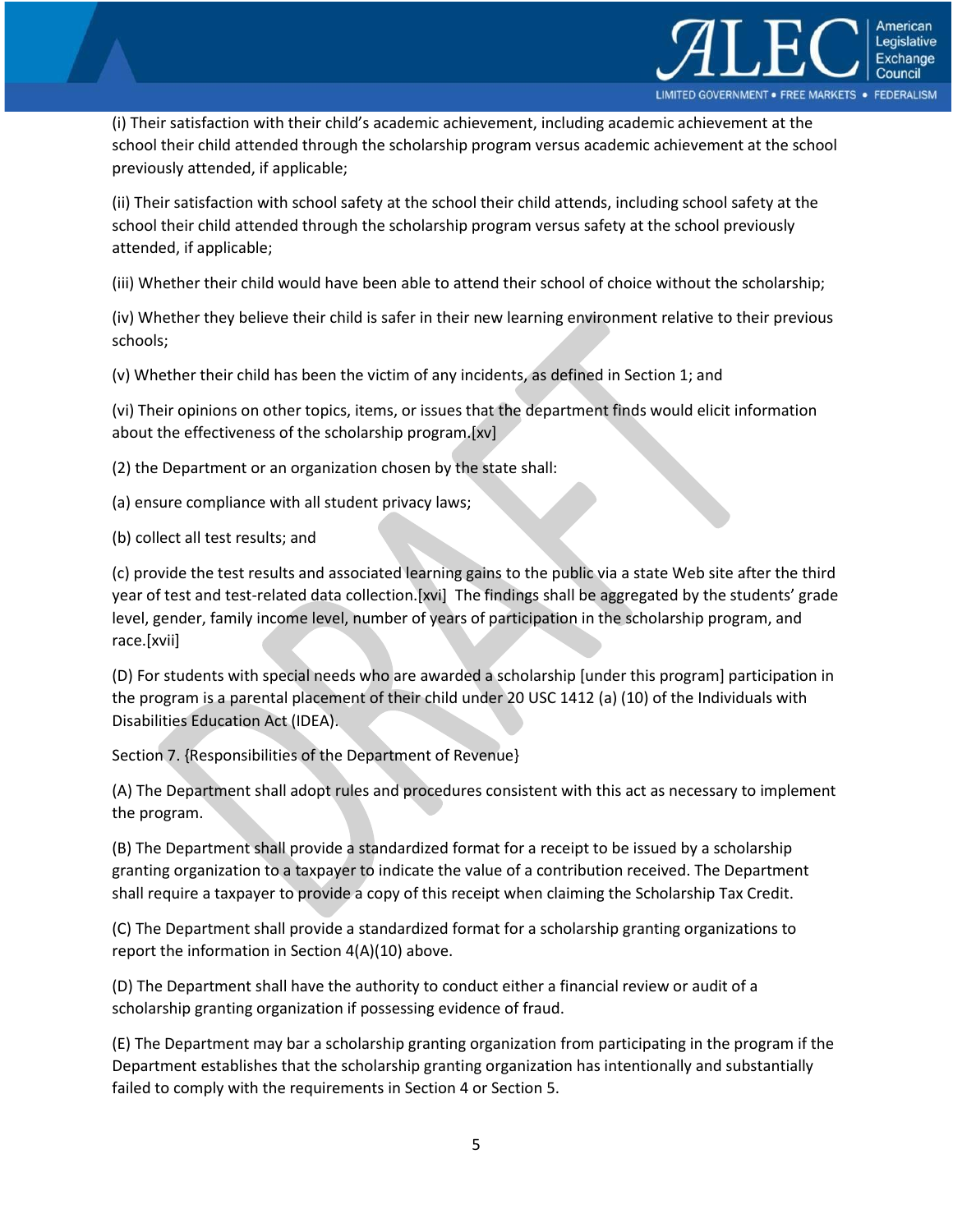

(F) If the Department decides to bar a scholarship granting organization from the program, it shall notify affected scholarship students and their parents of this decision as quickly as possible.

(G) The Department shall allow a taxpayer to divert a prorated amount of state income tax withholdings to a scholarship granting organization of the taxpayer's choice up to the maximum credit allowed by law, including carry-over credits. The Department shall have the authority to develop a procedure to facilitate this process.[xviii]

Section 8. {Responsibilities of Qualifying Schools}

(A) All qualified schools shall be required to operate in [state].

(B) All qualifying schools shall comply with all state laws that apply to private schools regarding criminal background checks for employees and exclude from employment any people not permitted by state law to work in a private school.

Section 8. {Effective Date} Tax credits for contributions under the Student Safety Scholarships Program may be first claimed in the next calendar year.

## Endnotes

These notes are intended to provide guidance to legislators on some of the key policy questions they will encounter in drafting and debating school choice tax credit legislation. In general, legislators and the public seek greater state regulation of programs directly funded by the government than of tax credit programs under the belief that tax credits are private funds kept by taxpayers rather than public funds expended by governments. However, insufficient accountability regulation can produce situations that undermine public and legislative support for the program. In recognition of this potential, we have chosen to recommend the establishment and state regulation of scholarship granting organizations rather than heavy government regulation of private contributions and private schools.

[i] The Florida Hope Scholarships, upon which this model legislation is based, references other Florida statutes to define the terms "battery," "harassment, "hazing," "bullying," "kidnapping," "physical attack," "robbery," "sexual offenses, harassment, assault, or battery," "threat or intimidation," and "fighting at school." Rather than define them here, we recommend that legislators likewise reference existing statutory definitions in their own states.

[ii] This provision is intended to prevent taxpayers from "double-dipping" by claiming both a state tax credit and a state tax deduction. Some will point to the availability of federal tax incentives that donors could also receive for the same donation as a potential double benefit. However, this is true of all donation tax incentives at the state level. How the federal tax code treats these donations is a matter for federal policymakers. If legislators feel the need to act at the state level to address this federal problem, they could require that taxpayers may only claim a state tax credit for that portion of their contribution for which they do not intend to claim a federal tax deduction. However, policymakers should be aware that doing so might disadvantage the scholarship tax credit and make it non-uniform relative to other tax credits in the state. The authors encourage legislators to consult with a CPA certified in their state.

[iii] The bill allows an individual, married couple, or corporation to claim a tax credit up to 100 percent of their tax liability, as is the practice in most states with tax-credit scholarship laws. A few states limit the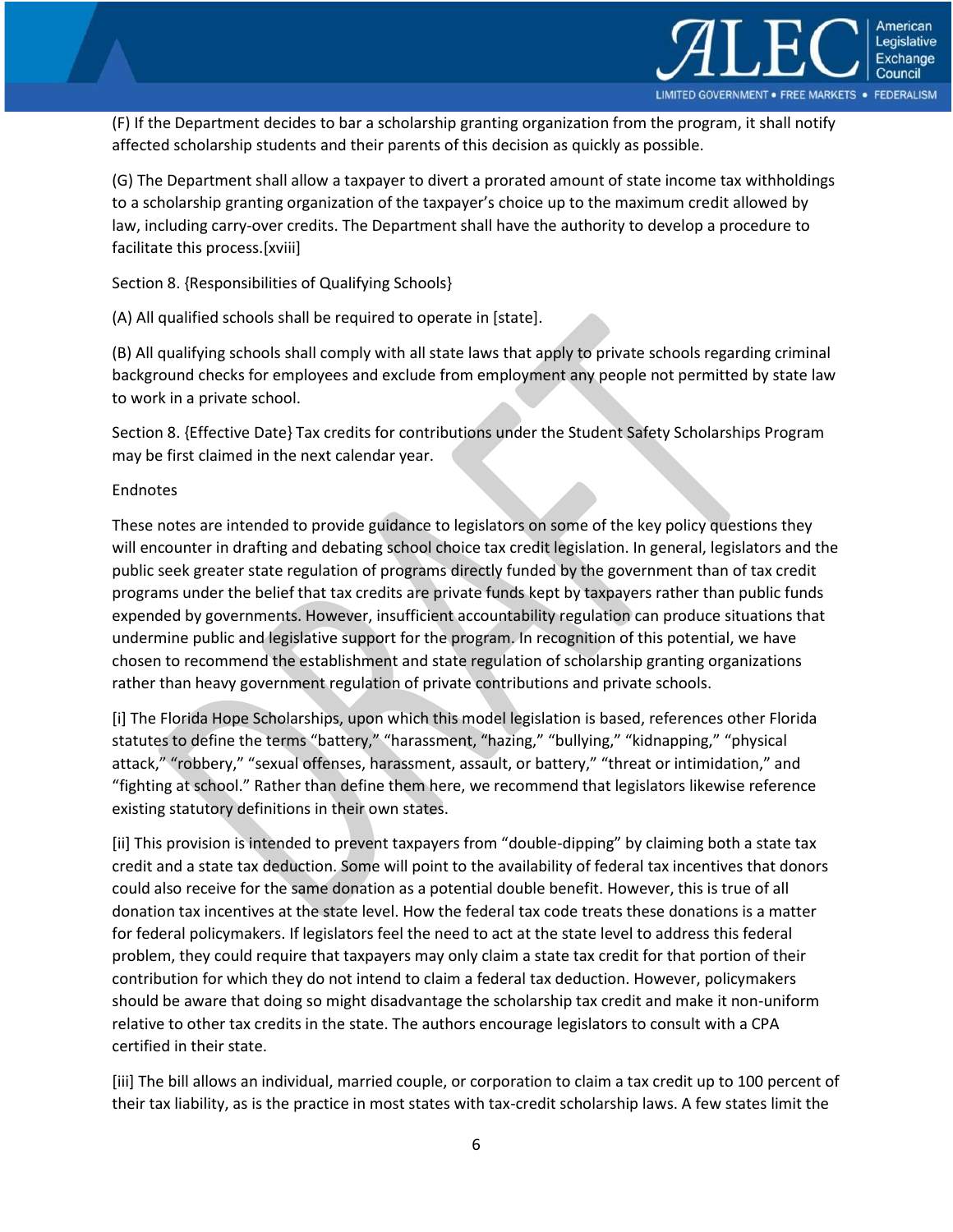

amount of credits taxpayers can claim up to a certain percentage of their tax liability, but such restrictions make it harder for scholarship organizations to raise funds. This conflicts with the goal of the law which is to maximize the amount of scholarships available for students to attend the schools of their family's choice.

Depending on the state, additional corporate revenue streams from which a credit may be claimed for a contribution made to a scholarship granting organization may be listed in legislation. For example, states may have the following tax revenue streams from which to draw: insurance premium tax, alcohol beverage excise tax, direct pay sales and use tax, and oil and gas severance tax liability.

[iv] The bill allows a taxpayer to carry forward any unused tax credits for up to three years. Individual incomes and corporate profits are often quite volatile. As a result, taxpayers may not have a liability against which to claim a credit in certain years. Yet the need for scholarship assistance by a student is likely to be relatively constant. Therefore, it is important to allow taxpayers to carry forward unused tax credits into other tax years to ensure that taxpayers have an incentive to continue to contribute to scholarship granting organizations even in years in which the taxpayer has no tax liability. The number does not have to be three years, but should match the existing state standard for tax deduction and carry forwards.

[v] The model legislation requires the establishment of scholarship granting organizations to protect scholarship recipients, frustrate attempts at fraud, and measure the impact of the program without heavy government regulation of private contributions and private schools. We prefer rigorous selfregulation by taxpayers and independent regulation of private school participation by SGO's in lieu of intrusive government regulation.

[vi] The goal of this legislation is to provide every parent of a child who has been the victim of bullying or abuse with the opportunity to send their child to the school that best meets their child's needs regardless of their family's income. The model legislation assumes that there will be no cap on the number of scholarships available so that every child who needs a scholarship to escape bullying and abuse will have access to one. However, the need for scholarship assistance is obviously greatest among low-income families, so if it is necessary to impose a cap on the number of scholarships available, then low-income students should receive priority. However, in order not to unnecessarily delay the awarding of scholarships or burden families with the income-verification process, we recommend the following language for bills that include a cap on scholarships:

(6) until 75 percent of cap on the total number of the scholarships has been reached, shall award scholarships on a first-come, first-served basis to applicants who have been the victim of an incident and siblings of students who are currently receiving a scholarship. Once 75 percent of cap on the total number of the scholarships has been reached, the scholarship organization shall prioritize the awarding of scholarships to first-time recipients in the following order within each calendar month: (1) applicants who have been the victim of an incident and who are a member of a household whose total annual income the year before he or she receives an scholarship under this program does not exceed an amount equal to 2 times the income standard used to qualify for a free or reduced-price lunch under the national free or reduced- price lunch program established under 42 USC Section 1751 et seq.; (2) all other applicants who have been the victim of an incident; and (3) siblings of students who are currently receiving a scholarship;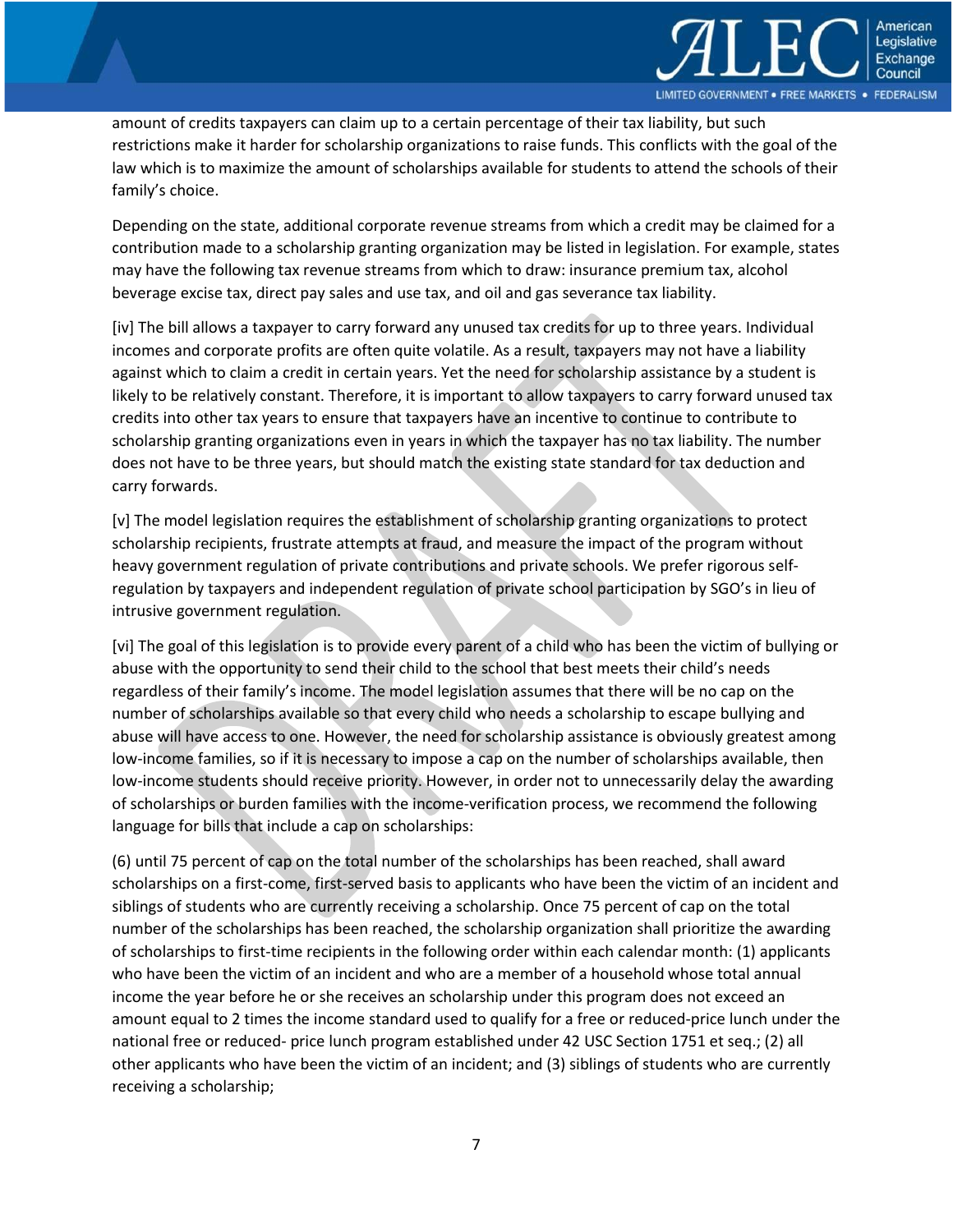

[vii] The purpose of the criminal background checks is to protect both the contributors and recipients of scholarship assistance from potential fraud or mismanagement of the funds. The legislation gives the scholarship granting organizations the responsibility to do background checks, which gives them the power to exclude potential risks from the organization and alleviates liability issues for their employment decisions.

[viii] Collecting information regarding how many scholarship students qualify for free and reduced-price lunch will give policymakers a sense of the students that are being served by scholarship tax credit programs. These income guidelines are broadly known and already used in private schools.

[ix] The purpose of the financial information report and the demonstration of financial viability is to protect both the contributors and recipients of scholarship assistance from potential fraud or mismanagement of the funds. The model legislation provides for two methods for qualifying schools to demonstrate financial viability to ensure that scholarship funds are secure. The first method employs a market-based means of demonstrating viability. Companies that issue surety bonds have a financial interest in making sure that the schools can repay any funds that might be owed to the scholarship granting organization. They will therefore conduct the checks necessary to protect their financial interest as well as the financial interests of the contributors and recipients. Surety bonds can be expensive or invasive for some institutions so the legislation allows these schools to demonstrate by some other means that they have the financial wherewithal to fulfill their scholarship obligations. This might include things like personal guarantees, reserve accounts, or escrow accounts. The legislation does not call for an independent audit because this would be unnecessarily expensive and invasive for these private organizations.

[x] Alternatively, policy makers may want to follow the federal regulations for the national school lunch program and use a \$750,000 threshold. Under the rules of the Office of Management and Budget (OMB) Circular A-133, certain organizations which receive \$750,000 or more in federal financial assistance from a single program must complete a program-specific audit (unless the particular federal program's laws or regulations require a financial statement audit).

[xi] Under 42 USC 1981, private schools are already prohibited from discriminating with respect to race, color, and national origin.

[xii] This language is valuable in two cases: 1) a small number of states prohibit discriminating against felons in hiring even for sensitive positions in schools, and this language would give schools clear authority to dismiss or not hire individuals who pose a risk to student safety; and 2) some religious schools see rehabilitation as part of their mission. In this case, the schools could hire someone with a criminal background who they believe is no longer a threat to students, such as someone who committed nonviolent crimes or has decades-old violations followed by a clean record. This language would give schools the responsibility to do background checks, the power to exclude potential risks from the school, and the liability for their employment decisions.

[xiii] The authors believe that empowered parents are the best way to achieve academic accountability. Clear and consistent information about the academic performance of participating students will help empower parents and will also provide the public and policymakers with the information they need to evaluate the effectiveness of the program and qualifying schools. Therefore, all qualifying schools should be required to annually administer either the state achievement tests or nationally norm-referenced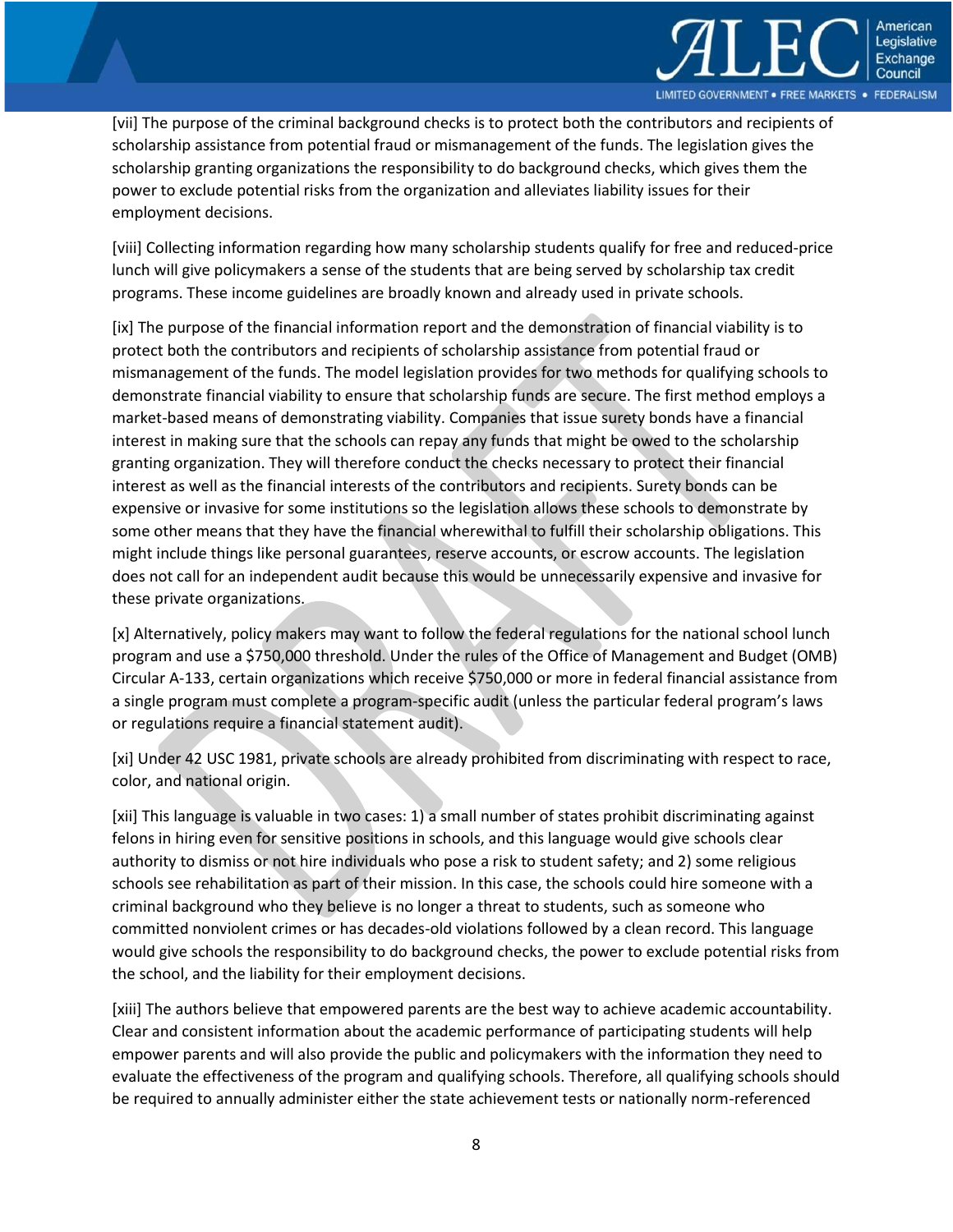

tests that demonstrate learning gains in math and language arts. Most private schools already administer such norm-referenced tests so this provision should not be seen as burdensome. It is important, however, to give schools the ability to choose between a state test and the nationally normreferenced test. Many private schools would simply refuse to participate in the program if they were forced to administer the state tests, because it implies that they are no longer independent of the state. The reason many opponents to school choice promote state testing of private schools is, in fact, because they want to discourage school participation and quietly destroy the program.

Qualifying schools should provide the parents of each student with a copy of the results and should provide the results to the state or an organization chosen by the state, as described in Endnote 15, in a manner that protects the identity and privacy of individual students. The purpose of this testing requirement should be to provide each parent with a measure of their student's progress and to allow the taxpayers to measure the achievements of the program. The number and scope of the tests should be carefully limited to ensure that there is sufficient information to demonstrate the achievements of the program without being so exhaustive or prescriptive as to end up dictating the curriculum at qualifying schools. If legislators would like an extensive longitudinal study, refer to Endnote 20 and its suggested language to create such a review

[xiv] If legislators are concerned about the hostility the program would face from the existing state revenue department, they may choose to create a new small agency or contract with a private nonprofit organization to oversee the academic accountability responsibilities of the state. Allowing an organization chosen by the state to oversee this program allows for the flexibility to implement marketbased models of academic accountability. In these cases, test results could be reported to a consumer organization, such as GreatSchools.net, where parents can assess qualifying schools' test results and compare schools to which they may send their children.

[xv] If legislators are concerned that parents of participating students may not feel comfortable honestly answering a survey administered by a SGO through which their child receives a scholarship, they can require that the Department or an organization chosen by the state administer the parental satisfaction survey instead.

[xvi] The purpose of administering tests is to create transparency in participating students' academic progress and to demonstrate learning gains. These learning gains can only be demonstrated when the public has access to more than one school year. When this information is made public in the first year, the media and opponents often attack school choice programs, noting that participating students are not performing as well as their public school counterparts. This effect is natural because often the students who participate in choice programs are not doing well in public schools and are academically far behind their qualifying school counterparts, and it will take them a few years to catch up to grade level.

It is important to note that there are multiple ways to achieve the goal of academic accountability in school choice programs. Policymakers must consider the goal of releasing the academic data in order to choose the most effective reporting process. For instance, if the goal is to see how the program is affecting participating students' learning gains, scores of participants statewide should be evaluated and released. If the goal is to evaluate qualifying school outputs as a tool to help parents choose the best school, scores should be released by qualifying school. You might also consider a sliding scale approach,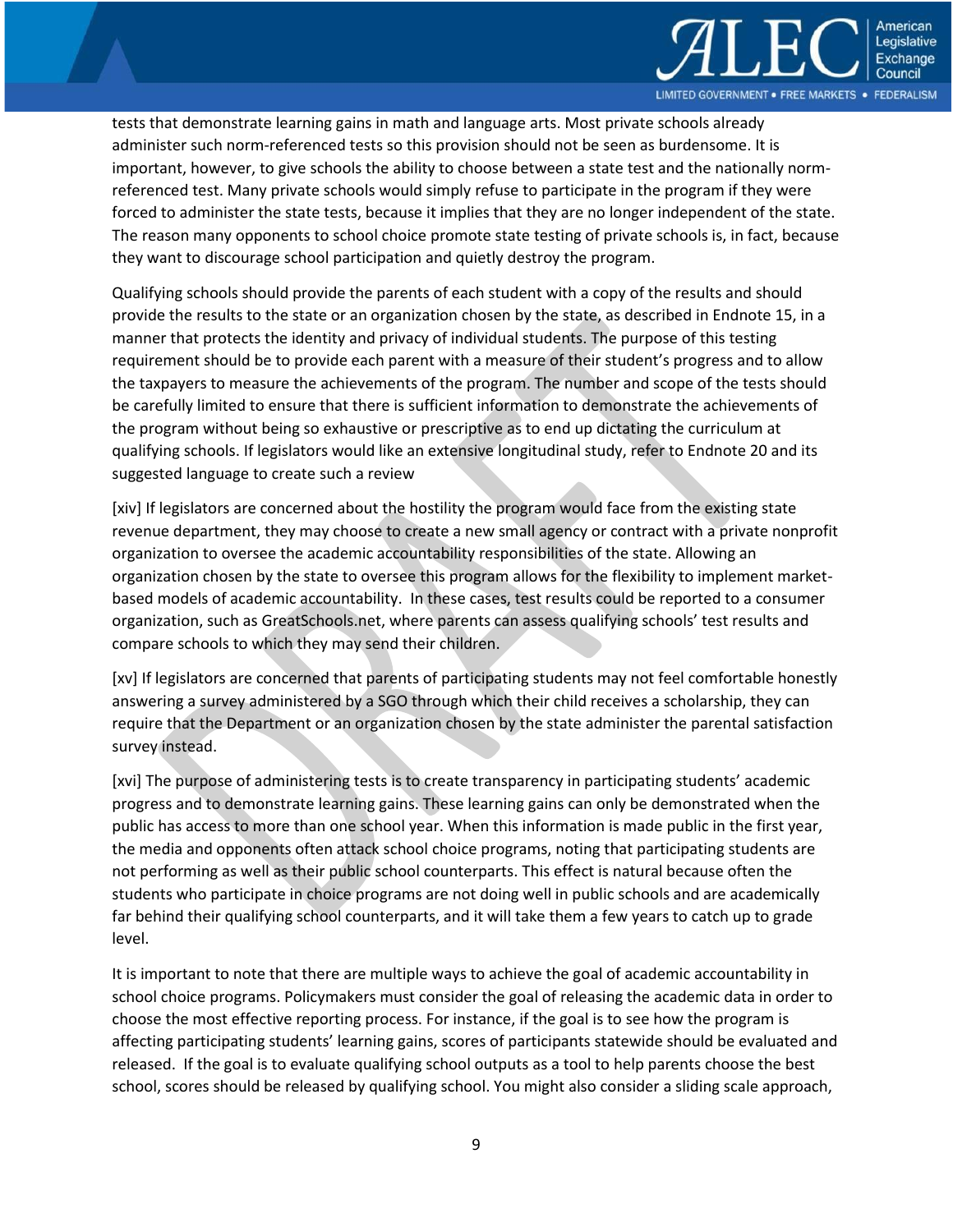

where the more participating students a school enrolls, the greater its obligations for transparency and accountability.

[xvii] Legislators sincerely wishing to demonstrate the program's academic success to taxpayers could require a scientific evaluation of the program using the testing data established in Section 5(B). It is crucial that the legislature give the oversight responsibility for this study to a trusted objective nonpartisan source like a legislative service agency or a trusted research university department. We have provided model language for such an independent evaluation of the program in Section X below. The outlined research would evaluate not only whether students who participate in the program are better off but also, more importantly, whether the competition from private schools improves the performance of public schools. The outlined longitudinal study includes a comparison of students in the choice program with a similar cohort in the public schools for at least five years of their education. Unfortunately, a longitudinal study is likely to be quite expensive. Accordingly, the legislation allows the legislature (or a legislative service agency) to accept private grants to completely fund such a study. In some states, the legislature is not allowed to accept such grants, and another trusted agency would have to be selected. It will be tempting for legislators to further define the details of the study, but they should take care not to dictate the methodology or the results in order to maintain the credibility of the research.

[xviii] The legislation allows the Department to establish a mechanism that facilitates regular contributions from a taxpayer's income tax withholdings to a scholarship granting organization in anticipation of the taxpayer claiming a tax credit. This would likely encourage greater contributions to scholarship support organizations.

Section X. {Evaluation of the Scholarship Tax Credit Program}

(A) The Legislative Service Agency may contract with one or more qualified researchers who have previous experience evaluating school choice programs to conduct a study of the program with funds other than state funds.

- (B) The study shall assess:
- (1) the level of participating students' satisfaction with the program;
- (2) the level of parental satisfaction with the program;

(3) the fiscal impact to the state and resident school districts of the program;

(4) the resulting competition from private schools on the resident school districts, public school students, and quality of life in a community;

(5) the impact of the program on public and private school capacity, availability and quality; and

(6) participating students' academic performance and graduation rates in comparison to students who applied for a scholarship under this program but did not receive one because of random selection.

(7) college attendance and college graduation for participating students in a manner consistent with nationally recognized standards.

(C) The researchers who conduct the study shall: